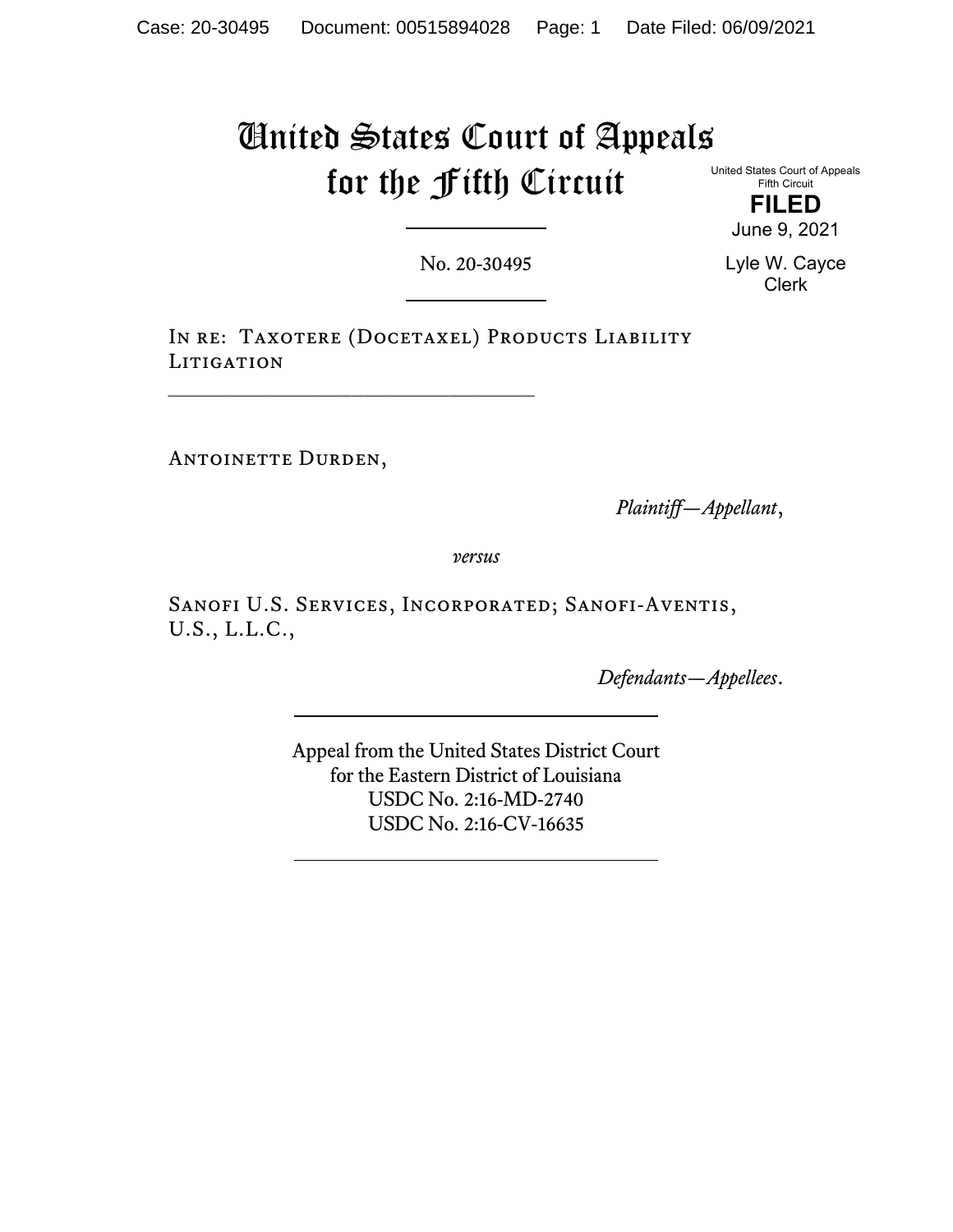Before JOLLY, DUNCAN, and OLDHAM, *Circuit Judges*.

PER CURIAM:[\\*](#page-1-0)

This appeal requires us to decide whether a breast-cancer survivor, Antoinette Durden, timely filed a lawsuit against Sanofi U.S. Services, Inc. and Sanofi Aventis U.S., L.L.C. (together, Sanofi), the makers of a chemotherapy drug called Taxotere. Durden says she suffers from permanent, chemotherapy-induced alopecia caused by Taxotere, and she insists Sanofi failed to warn that its drug could cause permanent—rather than only temporary—hair loss. But she was slow to sue. She waited more than four years after she began to suffer permanent, chemotherapy-induced alopecia. Noting the delay, the district court entered summary judgment dismissing Durden's claims as barred by Louisiana's one-year prescriptive period for delictual actions. Durden appeals. Guided by a recent opinion that resolves many of the issues before us, *In re Taxotere (Docetaxel) Products Liability Litigation* (*Thibodeaux*), 995 F.3d 384 (5th Cir. 2021), we AFFIRM.

## **I.**

Sanofi manufactures Taxotere, a chemotherapy drug administered to women who suffer from breast cancer. The Food and Drug Administration first approved Taxotere in 1996. Although the drug's label mentioned "hair loss" as a possible side effect, the label did not mention *permanent* hair loss until December 2015. That month, the label was changed to include the statement that "cases of permanent hair loss have been reported."

Some cancer survivors reported permanent hair loss after receiving chemotherapy treatment using Taxotere. Thousands of them sued Sanofi

<span id="page-1-0"></span><sup>\*</sup> Pursuant to 5TH CIRCUIT RULE 47.5, the court has determined that this opinion should not be published and is not precedent except under the limited circumstances set forth in 5TH CIRCUIT RULE 47.5.4.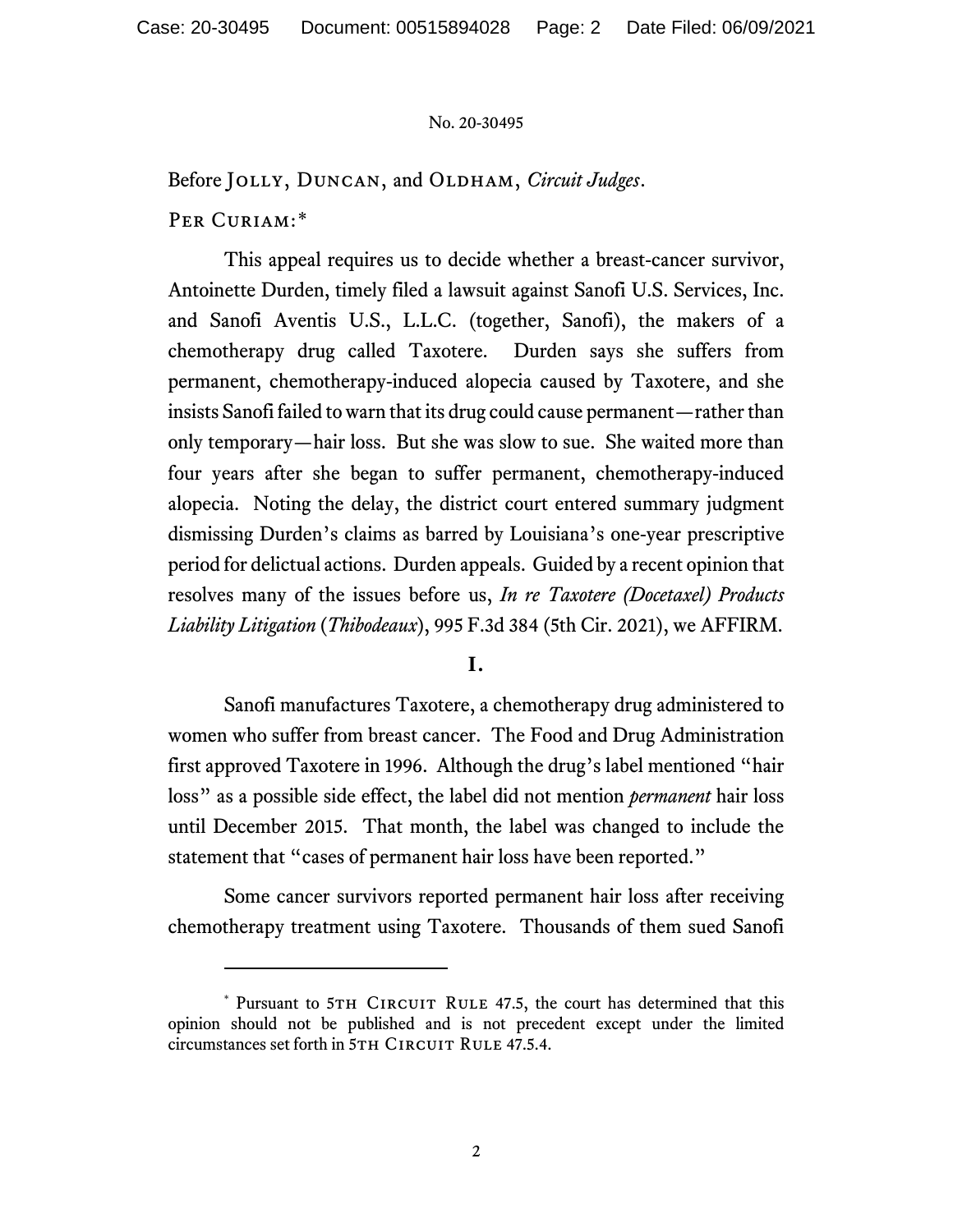after seeing lawyer ads tying Taxotere to permanent hair loss. They claimed Sanofi had failed to warn that permanent hair loss was a side effect of Taxotere.

The Judicial Panel on Multidistrict Litigation transferred many of these lawsuits to the Eastern District of Louisiana for coordinated pretrial proceedings, creating MDL 2740. To streamline this multidistrict litigation, the district court directed the plaintiffs to file a master complaint collectively and to file short-form complaints individually. The master complaint contains allegations common to all plaintiffs, and the short-form complaint contains allegations specific to each plaintiff. According to the master complaint, Taxotere causes permanent, chemotherapy-induced alopecia. The master complaint defines permanent, chemotherapy-induced alopecia as "an absence of or incomplete hair regrowth six months beyond the completion of chemotherapy."

Antoinette Durden is one of many cancer survivors who claim permanent, chemotherapy-induced alopecia caused by Taxotere. Durden received chemotherapy treatment using Taxotere from October 2011 to February 2012. She knew she would lose her hair during chemotherapy, but she did not know the hair loss would be permanent. Before she started chemotherapy, her oncologist told her that hair loss was a potential side effect. She also signed a consent form; it informed her that her chemotherapy regimen would consist of two drugs, Taxotere and Cytoxan, and it identified "[h]air loss" as one of the "possible risks and discomforts" of treatment.

Durden lost much of her hair during chemotherapy. She remained bald for two years. Concerned that her hair had not regrown, Durden contacted her oncologist and dermatologist. She spoke with her oncologist about two months after finishing chemotherapy, in April or May 2012. They discussed that, if Durden's hair had not grown back, "it's likely not going to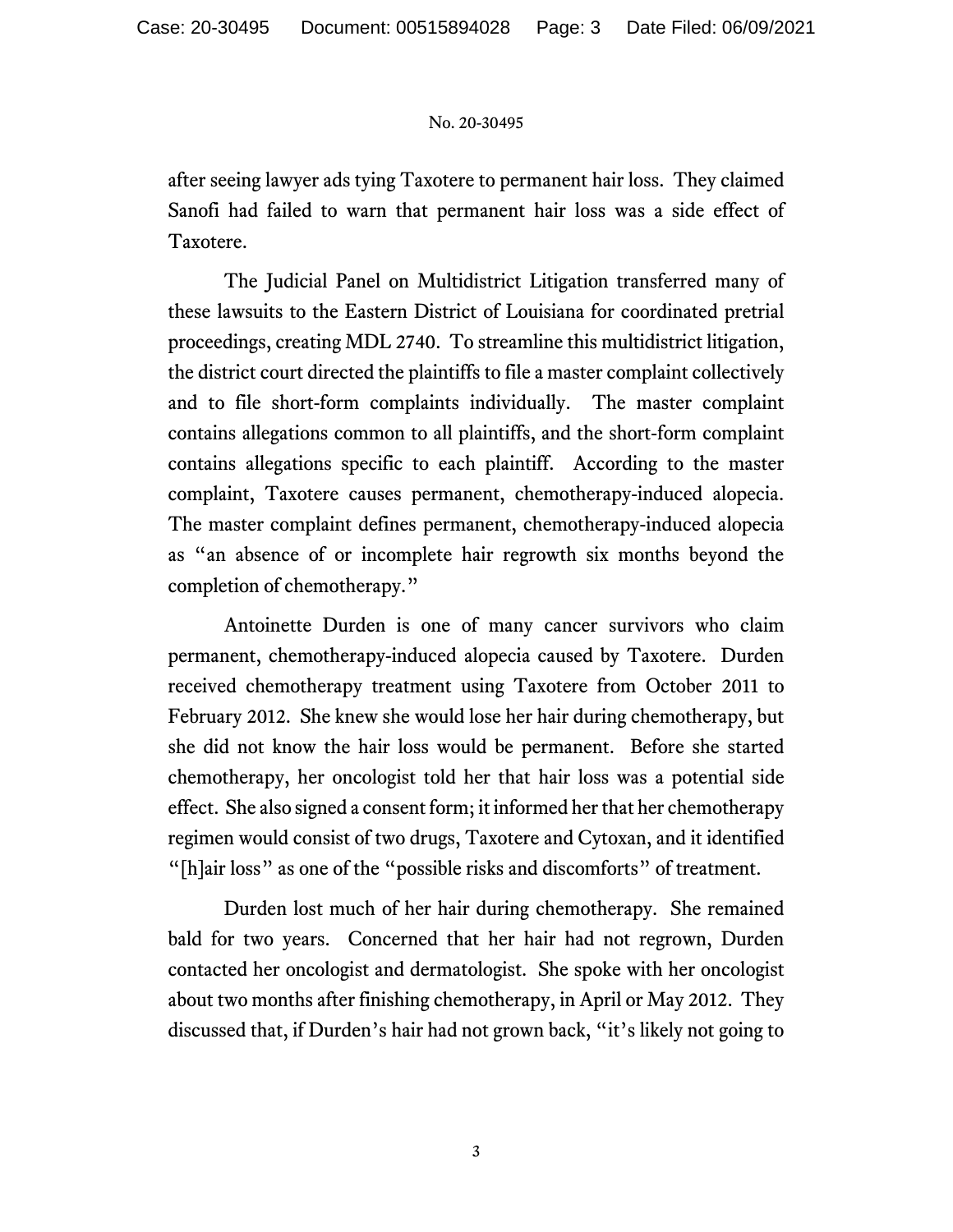come back." Durden did not ask which of the two chemotherapy drugs caused her hair loss, but Durden and her oncologist did discuss that chemotherapy was the reason Durden's hair had not regrown.

In February or March 2014, about two years after completing chemotherapy, Durden noticed "little strings of hair" growing on the sides of her head. That hair continued to grow back, though thinner than before. Durden still has only "little strings" on the top of her head. She learned that Taxotere may cause permanent hair loss in 2016, when she saw a lawyer ad on television.

# **II.**

Durden sued Sanofi on November 29, 2016. Her short-form complaint adopted the allegations of the master complaint, including the definition of permanent, chemotherapy-induced alopecia. In her short-form complaint, Durden described her injury as "[p]ermanent, irreversible and disfiguring alopecia beginning after treatment with Taxotere." Durden also completed a plaintiff-specific "fact sheet," identifying March 2012 as the date she began to experience the injury.

After some discovery, Sanofi moved for summary judgment dismissing Durden's claims as barred by Louisiana's one-year prescriptive period for "delictual actions," which runs from "the day injury or damage is sustained." LA. CIV. CODE ANN. art. 3492. Sanofi contended that Durden's claims were prescribed on the face of her complaint and that Louisiana's equitable doctrine of *contra non valentem* did not suspend the prescriptive period and save Durden's otherwise time-barred claims. Durden of course disagreed. She rejoined that the one-year prescriptive period did not begin to run until 2016, when she saw an ad linking Taxotere to permanent hair loss. At the very least, she insisted, factual disputes about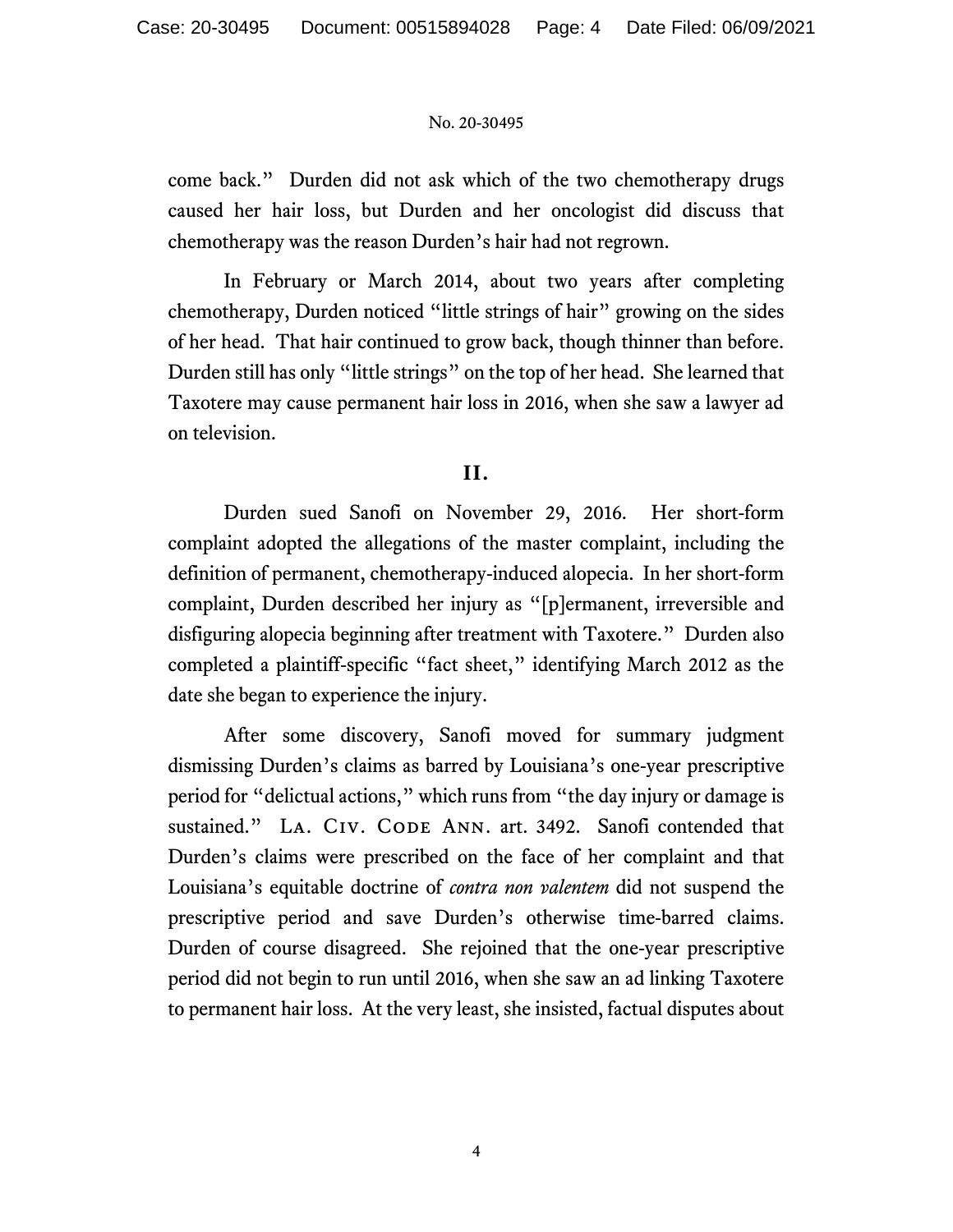the reasonableness of her actions—and thus the applicability of *contra non valentem*—precluded summary judgment.

The district court sided with Sanofi, granting summary judgment dismissing Durden's claims as barred by the one-year prescriptive period. Its analysis proceeded in two parts.

First, the district court held that Durden's claims were prescribed on the face of the pleadings. The district court calculated the date of Durden's injury using the master complaint's definition of permanent, chemotherapyinduced alopecia: incomplete hair regrowth six months post-chemotherapy. Using this definition, the district court concluded that Durden's "injury manifested itself" in August 2012, six months after she completed chemotherapy. The district court also looked to Durden's plaintiff-specific "fact sheet," in which Durden said she began to suffer persistent alopecia in March 2012. Tacking six months on to that date, Durden's injury occurred, at the latest, in September 2012. Because Durden did not file suit until November 2016, the district court concluded that Durden's claims were facially prescribed regardless of whether her injury occurred in August 2012 or September 2012.

Second, the district court held that Durden had failed to create a genuine dispute on *contra non valentem*. That doctrine did not save Durden's untimely claims because Durden did not act reasonably to discover the cause of her permanent hair loss. Durden had "enough notice to call for an inquiry" into the cause of her permanent hair loss because, among other reasons, her oncologist told her that, if her hair had not regrown, "it's likely not going to come back." Durden "suspected something was wrong and yet failed to investigate its cause," the district court added.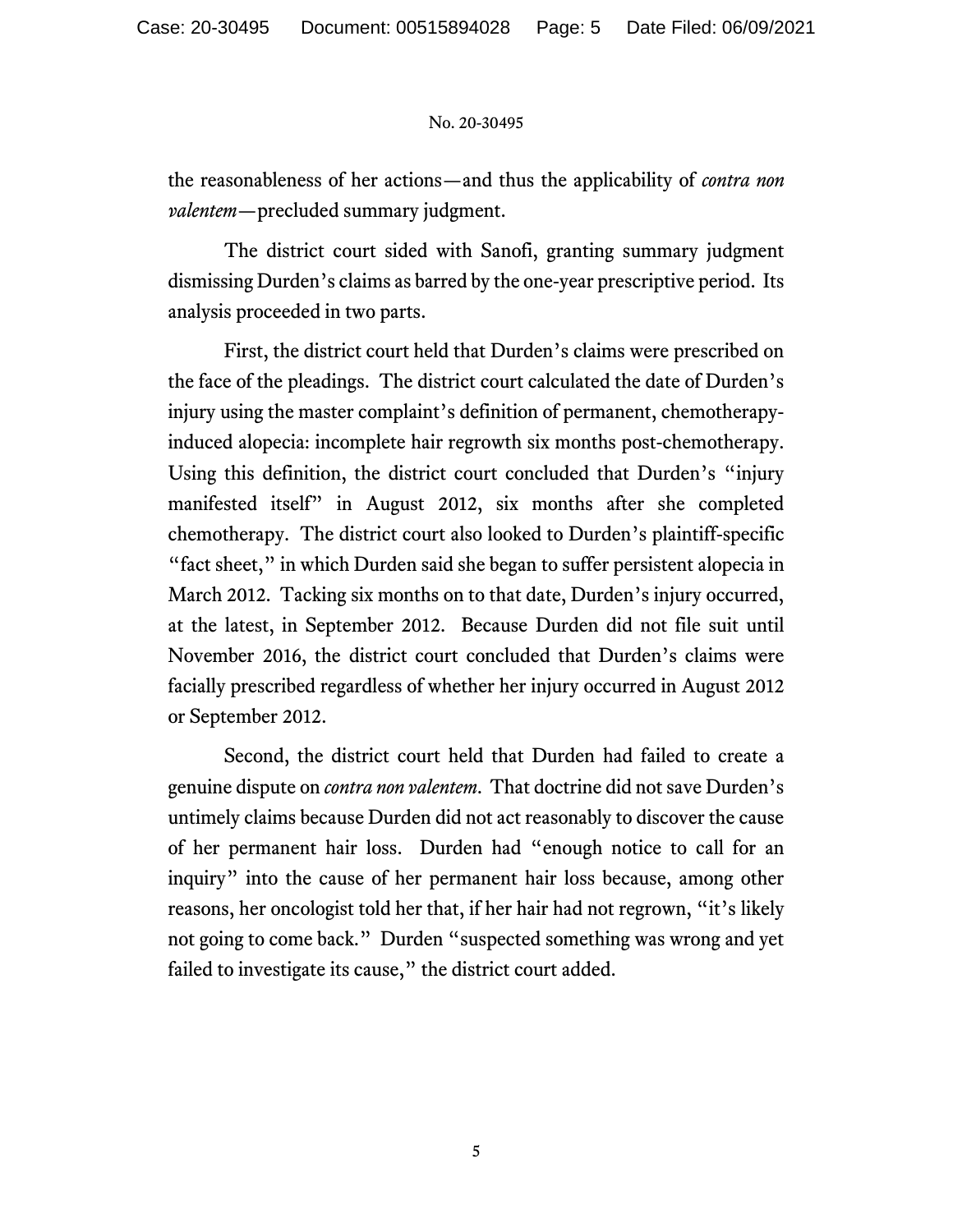Given these conclusions, the district court entered judgment dismissing Durden's claims as barred by the one-year prescriptive period. Durden timely appeals.

## **III.**

We review the district court's summary judgment *de novo*, applying the same legal standards as that court. *See Ahders v. SEI Priv. Tr. Co.*, 982 F.3d 312, 315 (5th Cir. 2020). Summary judgment shall be granted "if the movant shows that there is no genuine dispute as to any material fact and the movant is entitled to judgment as a matter of law."  $FED. R. CIV. P. 56(a)$ . A dispute is genuine if "the evidence is such that a reasonable jury could return a verdict for the nonmoving party." *Anderson v. Liberty Lobby, Inc.*, 477 U.S. 242, 248 (1986). A fact is material if it "might affect the outcome of the suit." *Id*. We view the evidence in the light most favorable to Durden and draw all reasonable inferences in her favor. *See Ahders*, 982 F.3d at 315.

Under Louisiana law, "delictual actions" are subject to a liberative prescription of one year. LA. CIV. CODE ANN. art. 3492. Cases brought under the Louisiana Products Liability Act, like Durden's here, are "delictual actions" subject to Article 3492's one-year prescriptive period. *See Marable v. Empire Truck Sales of La., LLC*, 2016-0876 (La. App. 4 Cir. 6/23/17); 221 So. 3d 880, 889. This period "commences to run from the day injury or damage is sustained." LA. CIV. CODE ANN. art. 3492. The burden of proving prescription "is normally on the party pleading prescription." *Younger v. Marshall Indus., Inc.*, 618 So. 2d 866, 869 (La. 1993). If "on the face of the petition it appears that prescription has run," however, "the burden shifts to the plaintiff to prove" a suspension of prescription under Louisiana's equitable doctrine of *contra non valentem*. *Id.* 

Durden contends the district court misapplied this burden-shifting rule in the summary-judgment context. We have recognized that some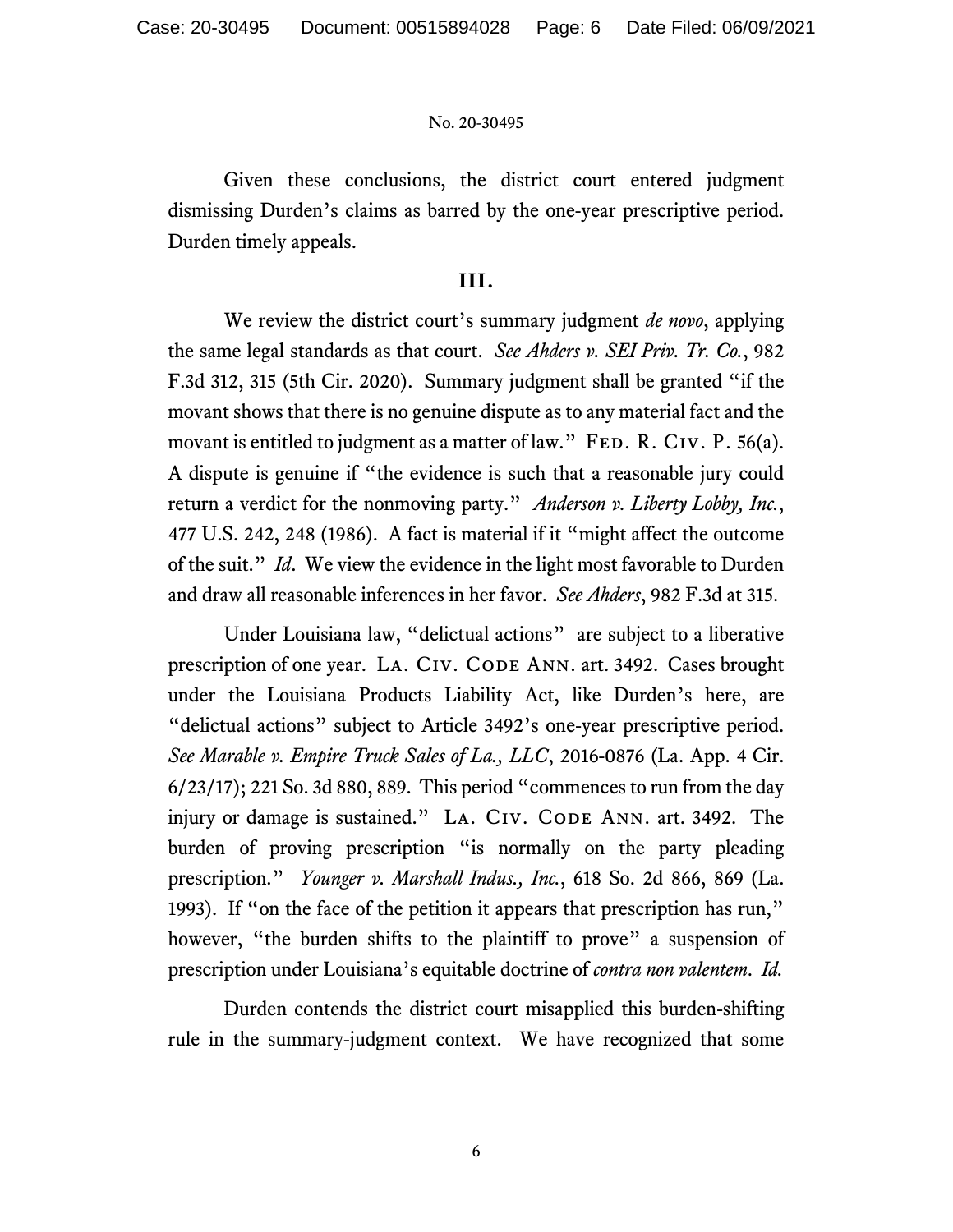question lingers "as to whether this burden-shifting rule applies at a motion for summary judgment." *Thibodeaux*, 995 F.3d at 389 (citing *Trahan v. BP Am. Prod. Co.*, 2016-267 (La. App. 3 Cir. 12/7/16); 209 So. 3d 166, 170). But we "le[ft] the question unanswered" in *Thibodeaux* "because no party argued in the district court or here that, if the claims were facially prescribed, the burden remained with the defendant." *Id.* 

We too will leave the question unanswered. It is true that, unlike in *Thibodeaux*, the plaintiff here, on appeal, urges us to reverse on the basis that the district court misapplied the burden-shifting framework governing prescription at the summary-judgment stage. But here, as in *Thibodeaux*, the argument simply was not preserved: In the district court, Durden made no argument that on summary judgment the burden remains with the defendant, even when the plaintiff's petition is prescribed on its face. In fact, Durden endorsed Sanofi's view of how the burden-shifting framework operates at summary judgment. So we decline to consider the burden-shifting argument raised for the first time on appeal. *See Estate of Duncan v. Comm'r*, 890 F.3d 192, 202 (5th Cir. 2018) ("This court will not consider arguments first raised on appeal[.]").

Having laid out the applicable law of prescription, we turn to consider Durden's arguments that the district court erred in holding that the one-year prescriptive period barred her claims.

# **IV.**

In addressing whether Durden timely filed her lawsuit against Sanofi, we proceed in two steps. First, we ask whether Durden's claims are facially prescribed. We conclude they are. Second, we ask whether *contra non valentem* suspends prescription and saves Durden's otherwise untimely claims. We conclude it does not.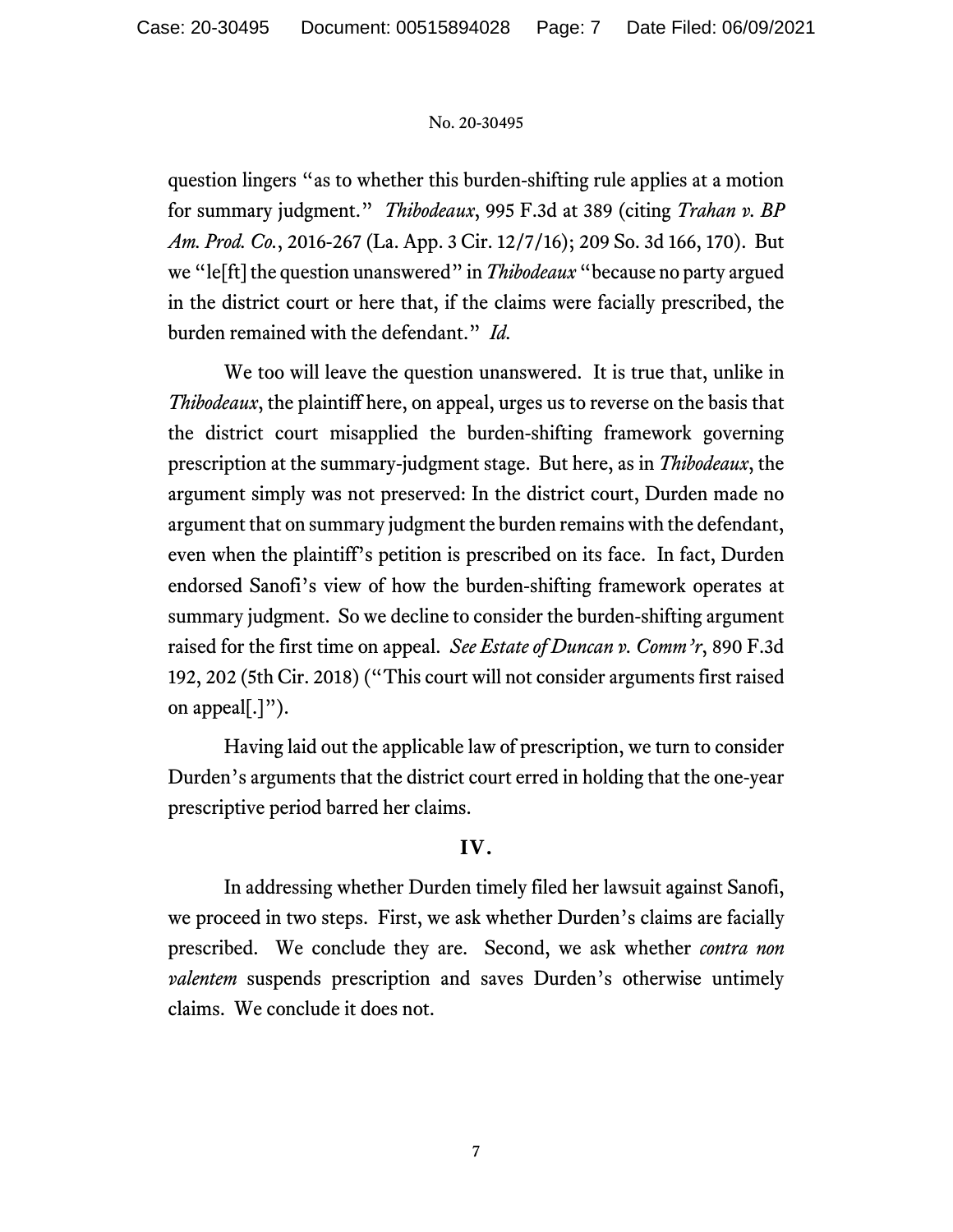## **A.**

The one-year prescriptive period began to run when Durden "sustained" "injury or damage." LA. CIV. CODE ANN. art. 3492. *Thibodeaux* controls our analysis of what constitutes the "injury or damage" and when that "injury or damage" was "sustained." *See* 995 F.3d at 390. We there defined the "injury or damage" in accord with the master complaint's definition of permanent, chemotherapy-induced alopecia: "an absence of or incomplete hair regrowth six months beyond the completion of chemotherapy." *Id.* After so defining the "injury or damage," we held that, "[a]s a matter of law, the injury of 'an absence of or incomplete hair regrowth six months beyond the completion of chemotherapy' is sustained when, six months after the completion of chemotherapy, a person has an absence of or incomplete hair regrowth." *Id*.

As relevant here, Durden completed chemotherapy treatment in February 2012. By August 2012, six months after the completion of chemotherapy, Durden "knew [her] hair loss had persisted for that length of time." *Id.* Under *Thibodeaux*, Durden "sustained" the "injury or damage," LA. CIV. CODE ANN. art. 3492, that started the running of the one-year prescriptive period in August 2012, when her hair had not fully regrown. *See id.* Because Durden filed this lawsuit in November 2016, more than four years after she was injured, her claims are prescribed on the face of her pleadings.

Having concluded that Durden's claims are facially prescribed, we must next decide whether *contra non valentem* suspends the prescriptive period and saves Durden's otherwise time-barred claims.

## **B.**

*Contra non valentem* is a court-created "exception to prescription" that "mitigate[s] the occasional harshness" of prescriptive periods. *Prevo v.*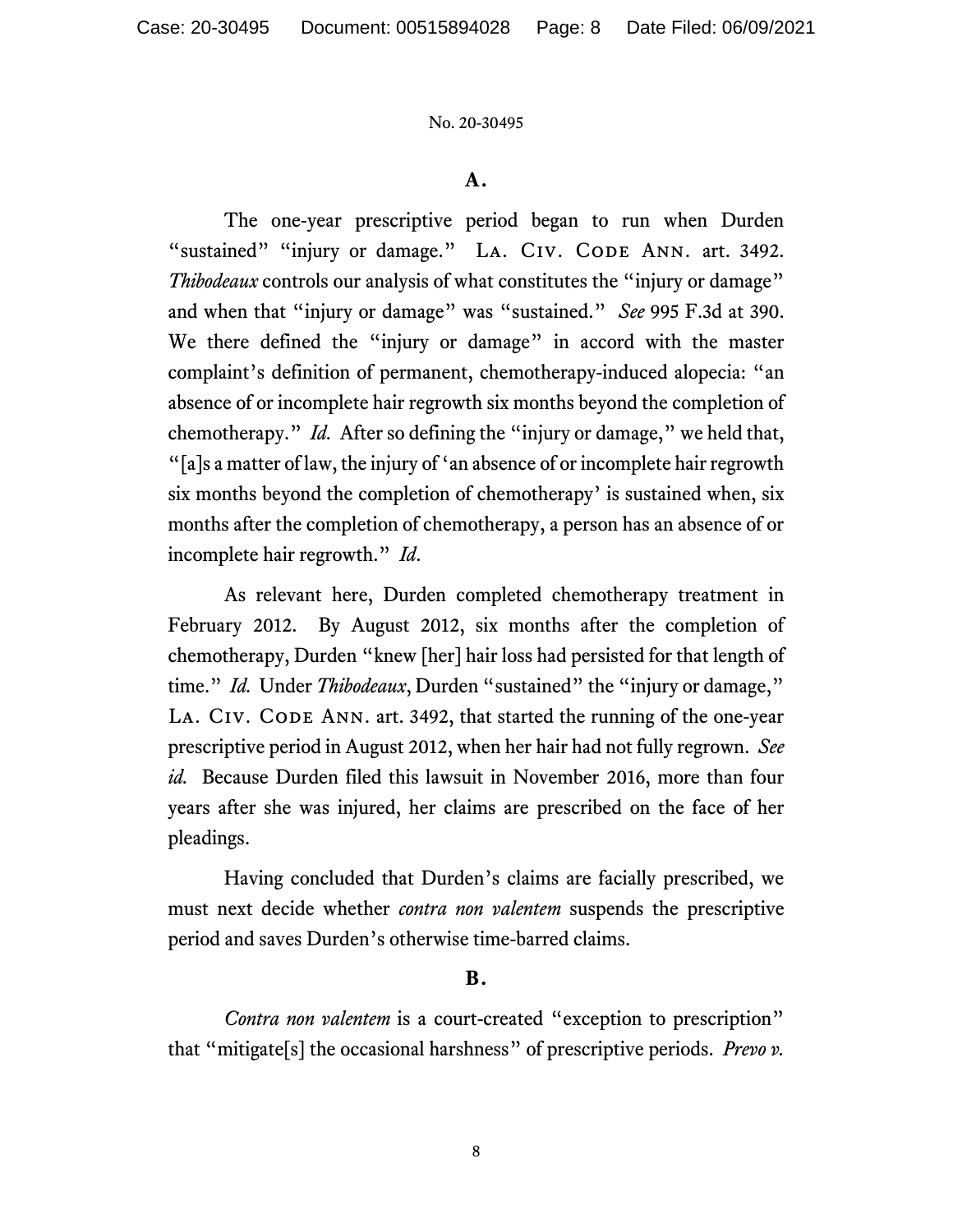*State ex rel. Dep't of Pub. Safety & Corrs. Div. of Prob. & Parole*, 2015-0823 (La. 11/20/15); 187 So. 3d 395, 398 (per curiam) (citing *Carter v. Haygood*, 2004- 0646 (La. 1/19/05); 892 So. 2d 1261). The doctrine "is based on the equitable notion that no one is required to exercise a right when it is impossible for him or her to do so." *Id.* (citing *Harvey v. Dixie Graphics, Inc.*, 593 So. 2d 351, 354 (La. 1992)). But it "only applies in 'exceptional circumstances.'" *Renfroe v. State ex rel. Dep't of Transp. & Dev.*, 2001-1646 (La. 2/26/02); 809 So. 2d 947, 953 (quoting LA. CIV. CODE ANN. art. 3467 Official Revision Comment (d)). The Supreme Court of Louisiana has recognized four such circumstances:

(1) where there was some legal cause which prevented the courts or their officers from taking cognizance of or acting on the plaintiff's action; (2) where there was some condition coupled with the contract or connected with the proceedings which prevented the creditor from suing or acting; (3) where the debtor himself has done some act effectually to prevent the creditor from availing himself of his cause of action; or *(4) where the cause of action is neither known nor reasonably knowable by the plaintiff even though the plaintiff's ignorance is not induced by the defendant.* 

*Id*. (emphasis added). Durden contends the fourth category of *contra non valentem* saves her otherwise untimely claims.

The fourth category is often called the "discovery rule." *See Marin v. Exxon Mobil Corp.*, 2009-2368 (La. 10/19/10); 48 So. 3d 234, 245. It will not suspend prescription past the point when the plaintiff has constructive notice, *Cartwright v. Chrysler Corp.*, 232 So. 2d 285, 287 (La. 1970), which has been defined as "whatever notice is enough to excite attention and put the injured party on guard and call for inquiry," *Campo v. Correa*, 2001-2707 (La. 6/21/02); 828 So. 2d 502, 510–11. "That means prescription runs 'from the time there is notice enough to call for *inquiry* about a claim, not from the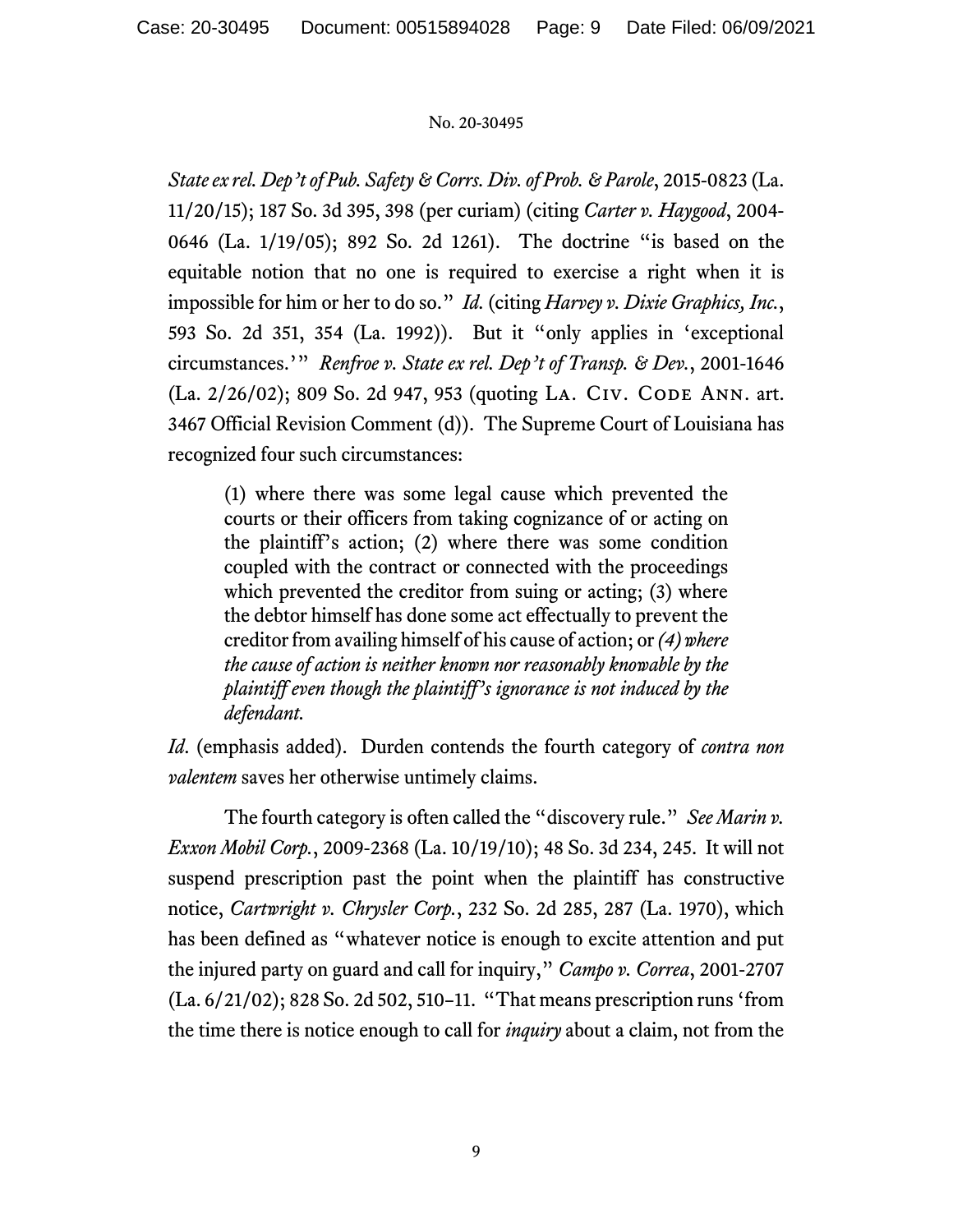time when the inquiry reveals facts or evidence sufficient to *prove* the claim.'" *Thibodeaux*, 995 F.3d at 391 (quoting *Terrel v. Perkins*, 96-2629 (La. App. 1 Cir. 11/7/97); 704 So. 2d 35, 39).

We established in *Thibodeaux* how the fourth category of *contra non valentem* applies in precisely the circumstances presented here. *Id.* at 390– 95. The fourth category of *contra non valentem*, we explained, would suspend the prescriptive period "until the point when a prospective plaintiff through the exercise of reasonable diligence should have 'considered [Taxotere] as a potential root cause of' her injury." *Id.* at 392–93 (alteration in original) (quoting *Oil Ins. Ltd. v. Dow Chem. Co.*, 2007-0418 (La. App. 1 Cir. 11/2/07); 977 So. 2d 18, 23). To determine when a plaintiff should have considered Taxotere as "a potential root cause," we looked to "key information" contained in the master complaint—the same complaint Durden adopted here. *Id.* at 393–94. That information included:

- In 2006, women who claimed they experienced permanent hair loss caused by Taxotere formed an online support group called "Taxotears."
- In late 2006, Dr. Scot Sedlacek, an oncologist, presented a study entitled, "Persistent significant alopecia (PSA) from adjuvant docetaxel after doxorubicin/cyclophosphamide (AC) chemotherapy in women with breast cancer." According to the study, 6.3% of patients who received docetaxel experienced persistent significant alopecia, while none of the women in the groups without docetaxel did.
- In 2010, a Canadian newspaper published an online article entitled, "Women who took chemo drug say they weren't warned of permanent hair loss."
- Just two days later, in 2010, CBS News published an online article entitled, "Sanofi's Latest Challenge: Women Who Say Its Chemotherapy Left Them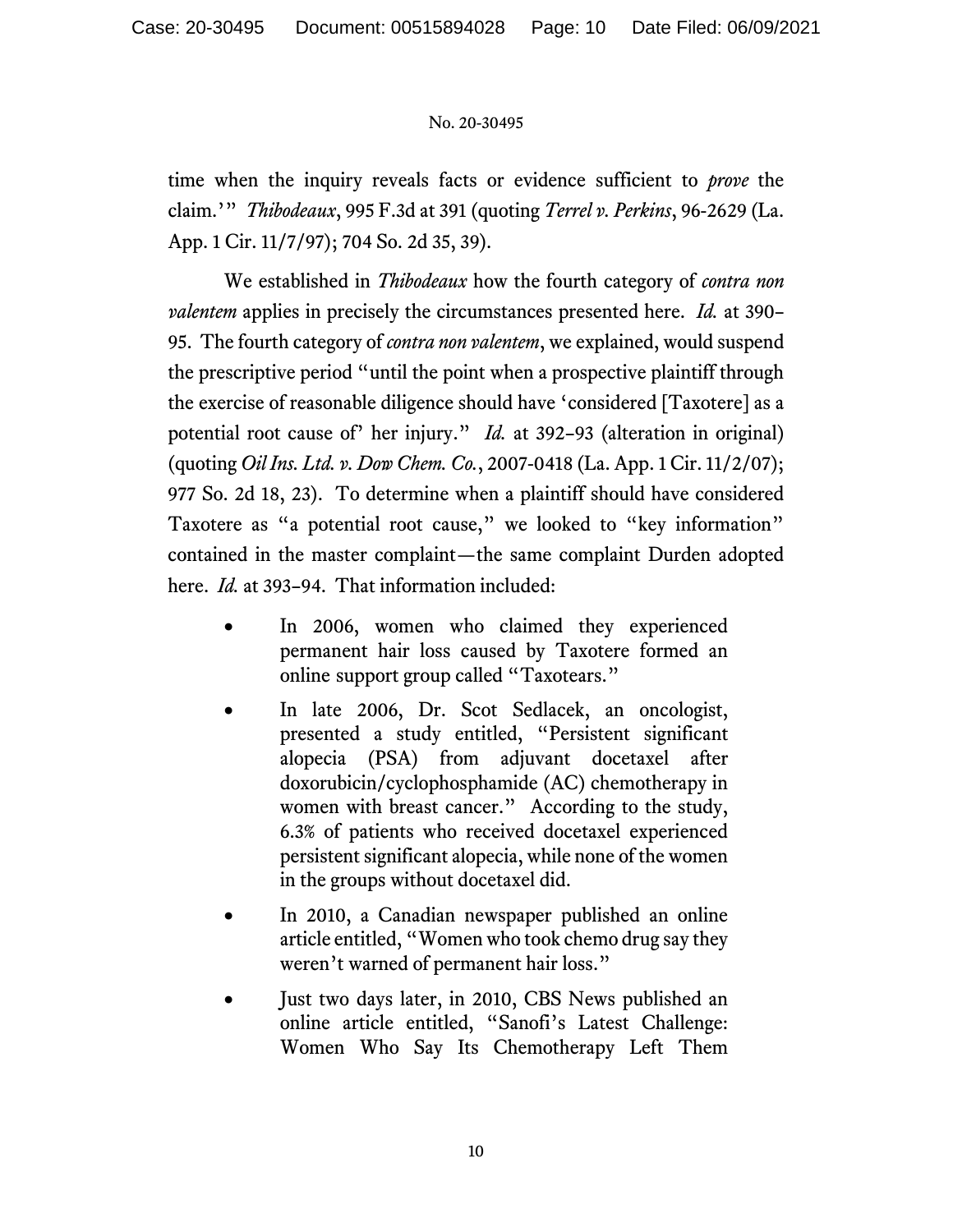Permanently Bald," which cited other studies that noted permanent hair loss after taking Taxotere and referenced the "Taxotears" group.

- Later in 2010, dermatologist Ben Talon and others published an article entitled, "Permanent chemotherapy-induced alopecia: Case report and review of the literature," which links docetaxel to permanent, chemotherapy-induced alopecia.
- In 2009, 2011, and 2012, articles published in the *British Journal of Dermatology*, the *American Journal of Dermatopathology*, and the *Annals of Oncology*, respectively, linked permanent hair loss among breastcancer patients to docetaxel chemotherapy.

Based on this "key information," we found "that Taxotere as a possible cause of the persistent hair loss was not an obscure possibility." *Id.*  at 393–94.Rather, "diligence required that Taxotere be explored as a possible explanation" for each plaintiff's persistent hair loss. *Id.* at 394. Because the plaintiffs had "made no inquiry" into Taxotere as a "possible explanation" for their persistent hair loss, they had "not act[ed] reasonably in light of their injuries," and *contra non valentem*'s fourth category did not suspend prescription. *Id.* 

It is obvious that *Thibodeaux* does not bode well for Durden's appeal. Applying that decision, we must conclude that Durden failed to raise a genuine dispute as to the fourth category of *contra non valentem*. Like the plaintiffs in *Thibodeaux*, Durden never "explored" Taxotere "as a possible explanation" for her persistent hair loss. *Id.* She "needed to investigate Taxotere as a potential cause," *id.* at 393, but failed altogether to do so. Had she conducted a reasonable inquiry, she would "have uncovered at least some information that linked Taxotere to persistent alopecia." *Id.* at 394. She had enough notice "to excite [her] attention" and "call for inquiry,"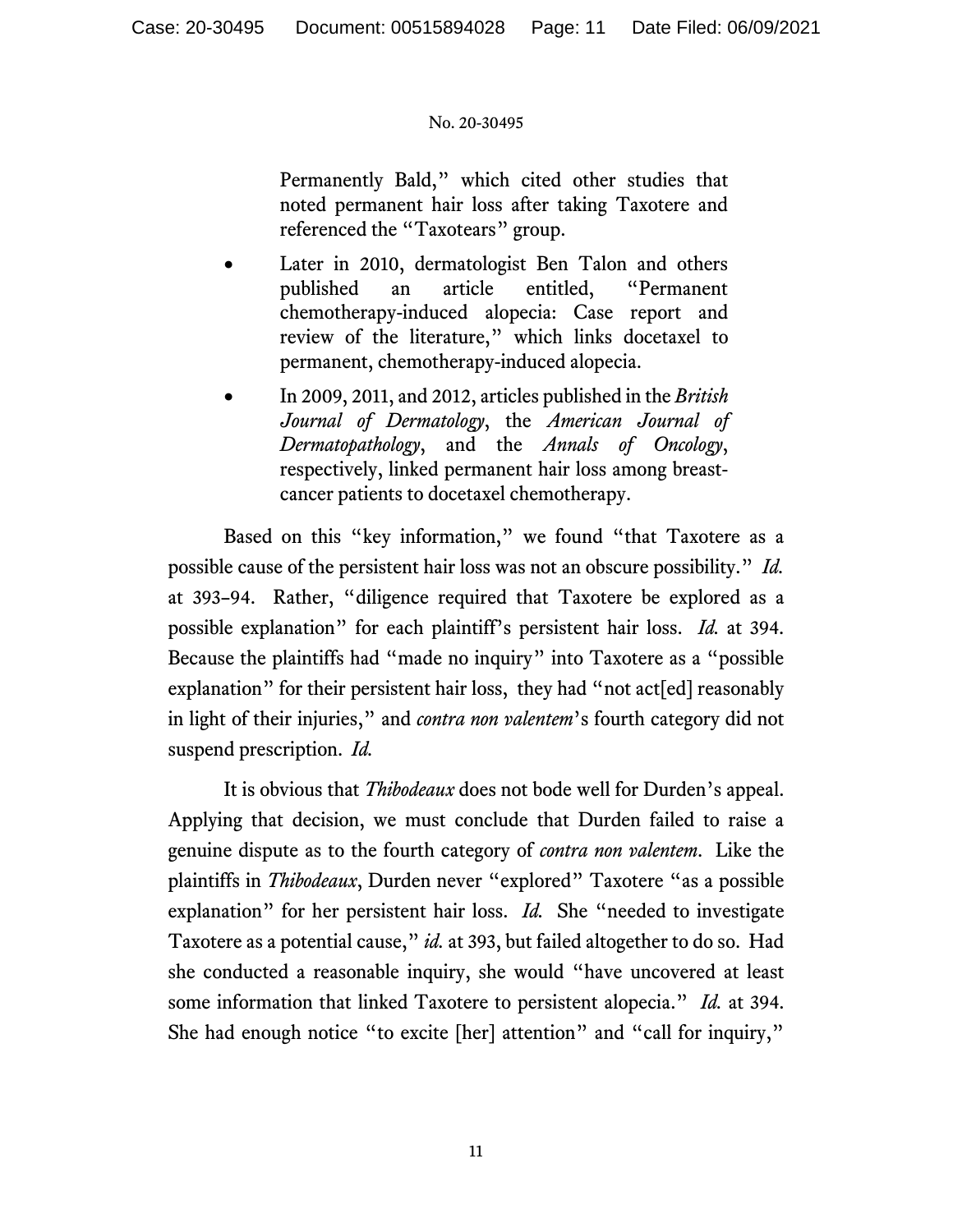*Campo*, 828 So. 2d at 510–11, as early as April or May 2012, when her oncologist told her that, since her hair had not regrown, "it's likely not going to come back."[1](#page-11-0) Further, any argument that the facts supporting her cause of action were not reasonably knowable is foreclosed by *Thibodeaux*, where we held that the very same causes of action were reasonably knowable by October 2015.[2](#page-11-1) *Id.* at 393–95.

For her part, Durden acknowledges *Thibodeaux* but attempts to minimize its application. We note that *Thibodeaux*was decided after the close of briefing. To that end, Sanofi filed a Federal Rule of Appellate Procedure 28(j) letter directing our attention to the decision, and Durden filed a response. In her response, Durden offers four reasons why, in her view, this case differs from that one. None persuades.

First, Durden contends that this case is different because "four doctors said [her hair] would grow back," but this contention finds no support in the record. There is no evidence that any doctor told Durden that her hair would fully regrow after the six-month-post-chemotherapy injury

<span id="page-11-0"></span><sup>&</sup>lt;sup>1</sup> During her deposition, Durden testified that, around January 2014, her dermatologist told her that her hair loss was "probably" going to be "permanent." Towards the end of the deposition, however, Durden changed that testimony in response to her attorney's suggestion that it might have been "an error." Durden then testified that, until 2016, no one had told her that her hair loss was permanent. This changed testimony does not necessarily conflict with the testimony of Durden's oncologist, who did not testify to telling Durden, definitively, that her hair loss was permanent. Rather, the oncologist testified to telling Durden (in April or May 2012) that her hair was "likely not going to come back."

<span id="page-11-1"></span><sup>2</sup> The three lawsuits discussed in *Thibodeaux* were filed on October 14, 2016, October 26, 2016, and December 14, 2016, respectively. *See* 995 F.3d at 389 n.2. We said the causes of action in those lawsuits were "'reasonably knowable in excess of one year prior to [their] filing' suit." *Id.* at 395 (alteration in original) (quoting *Fontenot v. ABC Ins. Co.*, 95-1707 (La. 6/7/96); 674 So. 2d 960, 965). So we have necessarily noted that the link between Taxotere and persistent alopecia was reasonably knowable by October 14, 2015, one year prior to the filing of the earliest-filed lawsuit. *See id.*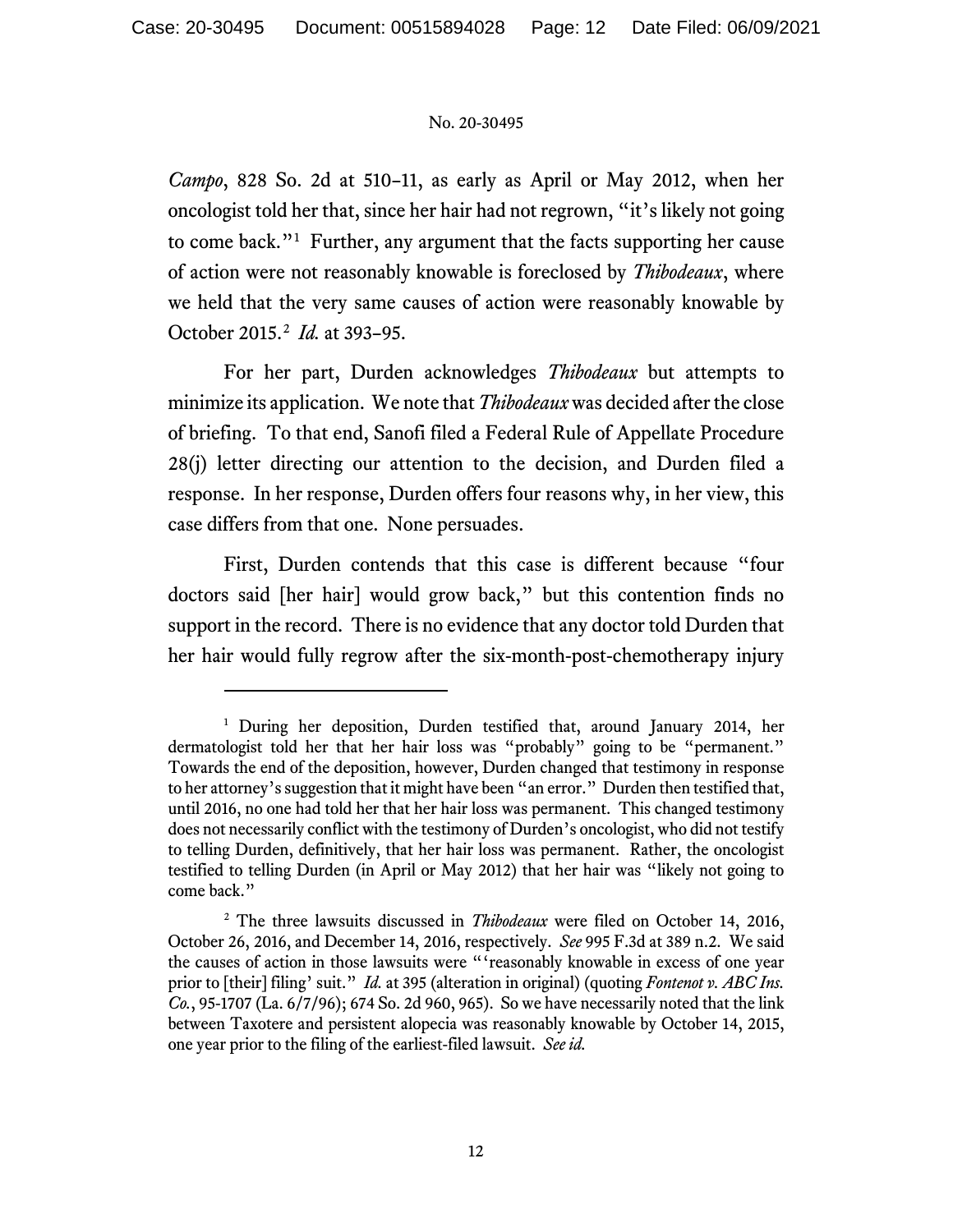mark. The only evidence to which Durden has directed our attention that is even remotely supportive of the assertion is Durden's deposition testimony that "[t]hey always say it's going to be temporary," and "[t]hey never told me anything about this was going to be permanent." It is not clear who "they" are or when "they" made the statements Durden describes. Regardless, this vague testimony does not come close to establishing that four doctors told Durden her hair would grow back, and it does not distance this case from *Thibodeaux*.

Second, Durden contends this case is different because her "*doctors*" "misdiagnosed her with conditions like 'female pattern hair loss.'" It is true that *one* of Durden's doctors—a dermatologist—diagnosed Durden with "alopecia  $\dots$  and scarring alopecial, likely the component of female pattern hair loss," but it is not clear why that diagnosis makes a relevant difference. There is no evidence that any doctor told Durden that her persistent hair loss was singularly attributable to "female pattern hair loss" to the exclusion of other potential causes. To the contrary, the record reflects that Durden and her oncologist discussed (in April or May 2012) chemotherapy as the reason Durden's hair had not regrown. What is more, there is no evidence that Durden herself reasonably believed that her persistent hair loss was caused by "female pattern hair loss." Durden failed to consider Taxotere as a potential cause of her persistent hair loss because she engaged in no reasonable inquiry to determine Taxotere's effects on the persistent loss of her hair.

Third, Durden contends this case is different because the hair on the sides of her head regrew over the years. But two of the *Thibodeaux* plaintiffs also experienced partial hair regrowth. *See* 995 F.3d at 387–88. The partial regrowth of their hair did not relieve them of the obligation to engage in a "reasonable inquiry into the cause of [their] persistent hair loss." *Id.* at 393. So too here. Durden knew that after her chemotherapy treatment, her hair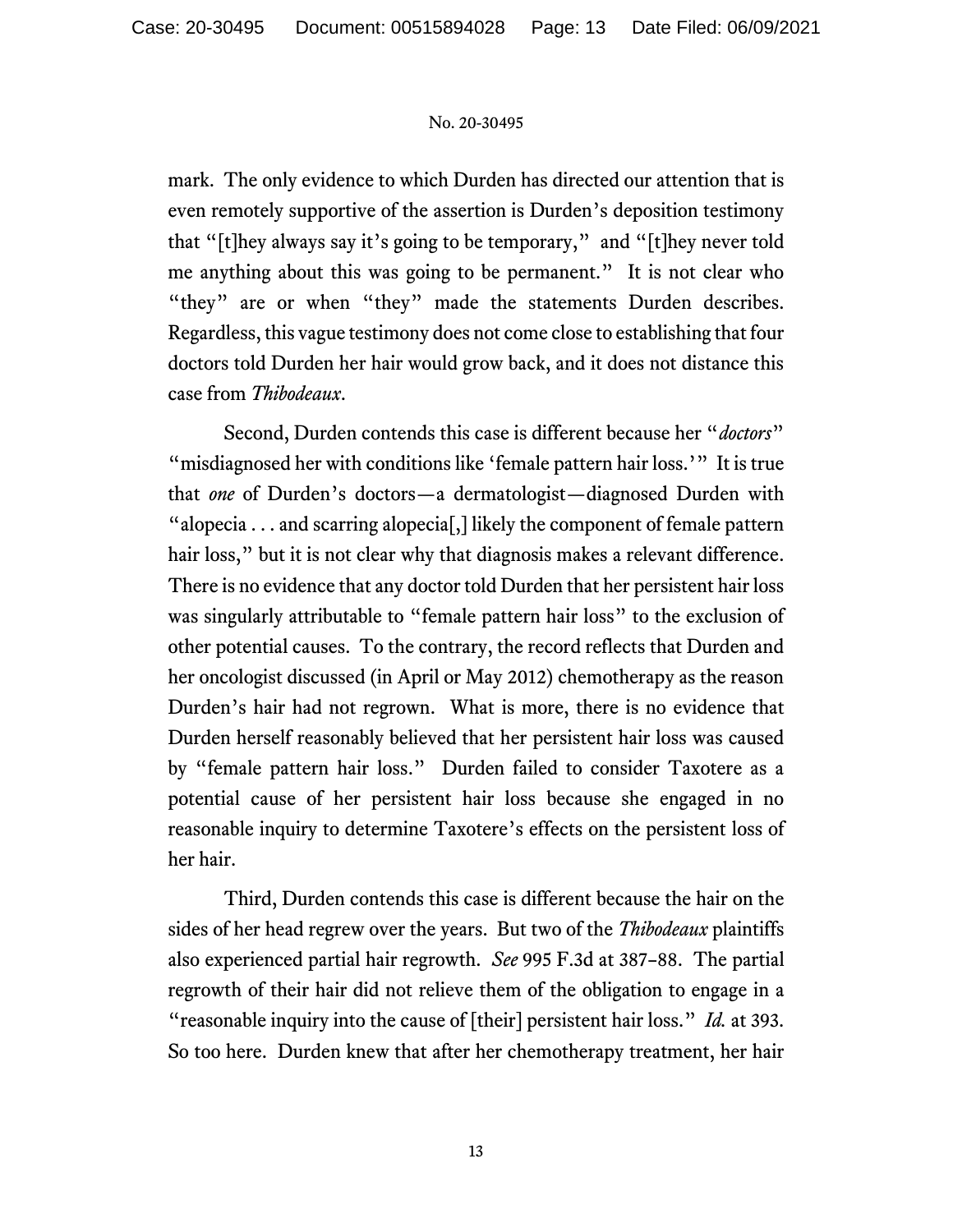was not regrowing, and therefore "had an obligation to further investigate the facts in order to pursue [her] claim before the one-year prescriptive period elapsed." *Rozas v. Dep't of Health & Hum. Res.*, 522 So. 2d 1195, 1197 (La. Ct. App. 1988). She failed to do so.

Finally, Durden contends that "[s]he did a lot of research" indicating that her "hair was going to come back." To be sure, Durden testified that she "did" "a lot of" unspecified "research" regarding the *permanency* of her hair loss. But the record contains no evidence that Durden "did" any investigation or study regarding the *cause* of her persistent hair loss. "[D]iligence required" her to "explore[]" Taxotore as a "possible explanation," *Thibodeaux*, 995 F.3d at 394, and it is undisputed that she did not do so.

In sum, Durden did not act reasonably in the light of her injuries, and the fourth category of *contra non valentem* does not save her claims.[3](#page-13-0)

# **V.**

In this opinion, we have held that the district court did not err in granting summary judgment dismissing Durden's claims as barred by Louisiana's one-year prescriptive period for delictual actions. The district court correctly concluded that Durden's claims were prescribed on the face

<span id="page-13-0"></span><sup>&</sup>lt;sup>3</sup> Durden also contends that she is entitled to suspension of the prescriptive period under the third category of *contra non valentem*. That category applies "where the [defendant] himself has done some act effectually to prevent the [plaintiff] from availing himself of his cause of action." *Renfroe*, 809 So. 2d at 953. Sanofi's alleged attempts to conceal the link between Taxotere and permanent hair loss did not prevent Durden from availing herself of her causes of action; a reasonable inquiry would have uncovered all of the information Durden needed. *See Thibodeaux*, 995 F.3d at 395 (reasoning that the third category of *contra non valentem* was "inapplicable" because "a reasonable inquiry would have led to the information needed").